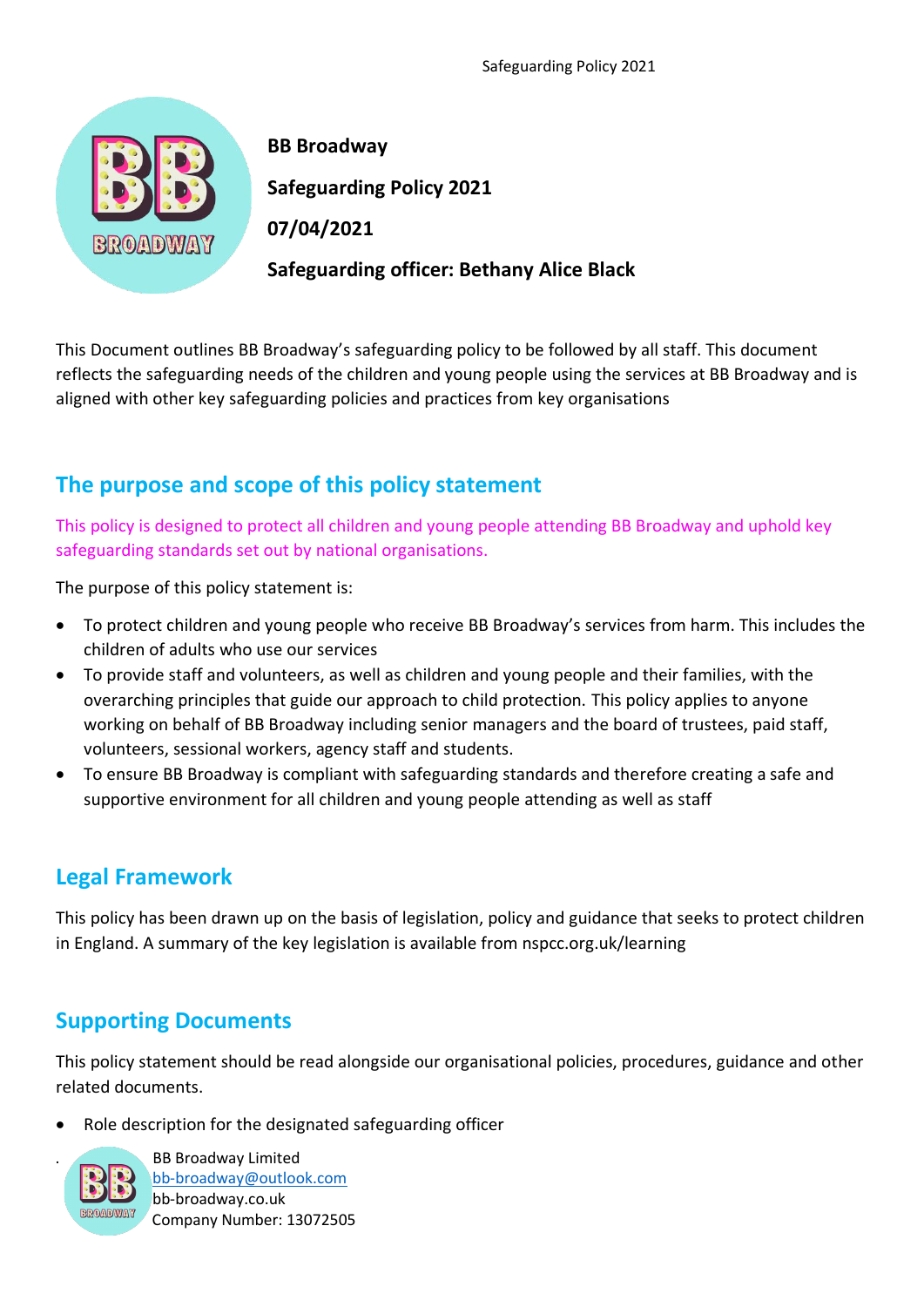- Code of conduct for staff and volunteers
- Behaviour codes for children and young people
- Photography and sharing images guidance
- Health and safety-Risk Assessment
- Induction, training, supervision and support
- Adult to child supervision ratios

### **We Believe That**

- Children and young people should never experience abuse of any kind
- We have a responsibility to promote the welfare of all children and young people, to keep them safe and to practise in a way that protects them.

### **We Recognise That**

- The welfare of children is paramount in all the work we do and in all the decisions we take all children, regardless of age, disability, gender reassignment, race, religion or belief, sex, or sexual orientation have an equal right to protection from all types of harm or abuse
- Some children are additionally vulnerable because of the impact of previous experiences, their level of dependency, communication needs or other issues
- Working in partnership with children, young people, their parents, carers and other agencies is essential in promoting young people's welfare.

## **We will seek to keep children and young people safe by**

- Valuing, listening to and respecting them
- Appointing a nominated child protection lead for children and young people
- Adopting child protection and safeguarding best practice through our policies, procedures and code of conduct for staff and volunteers
- Developing and implementing an effective online safety policy and related procedures
- Providing effective management for staff and volunteers through supervision, support, training and quality assurance measures so that all staff and volunteers know about and follow our policies, procedures and behaviour codes confidently and competently
- Recruiting and selecting staff and volunteers safely, ensuring all necessary checks are made
- Recording, storing and using information professionally and securely, in line with data protection legislation and guidance [more information about this is available from the Information Commissioner's Office: ico.org.uk/fororganisations]
- Sharing information about safeguarding and good practice with children and their families via leaflets, posters, group work and one-to-one discussions



. BB Broadway Limited [bb-broadway@outlook.com](http://www.bb-broadway@outlook.com/) bb-broadway.co.uk Company Number: 13072505